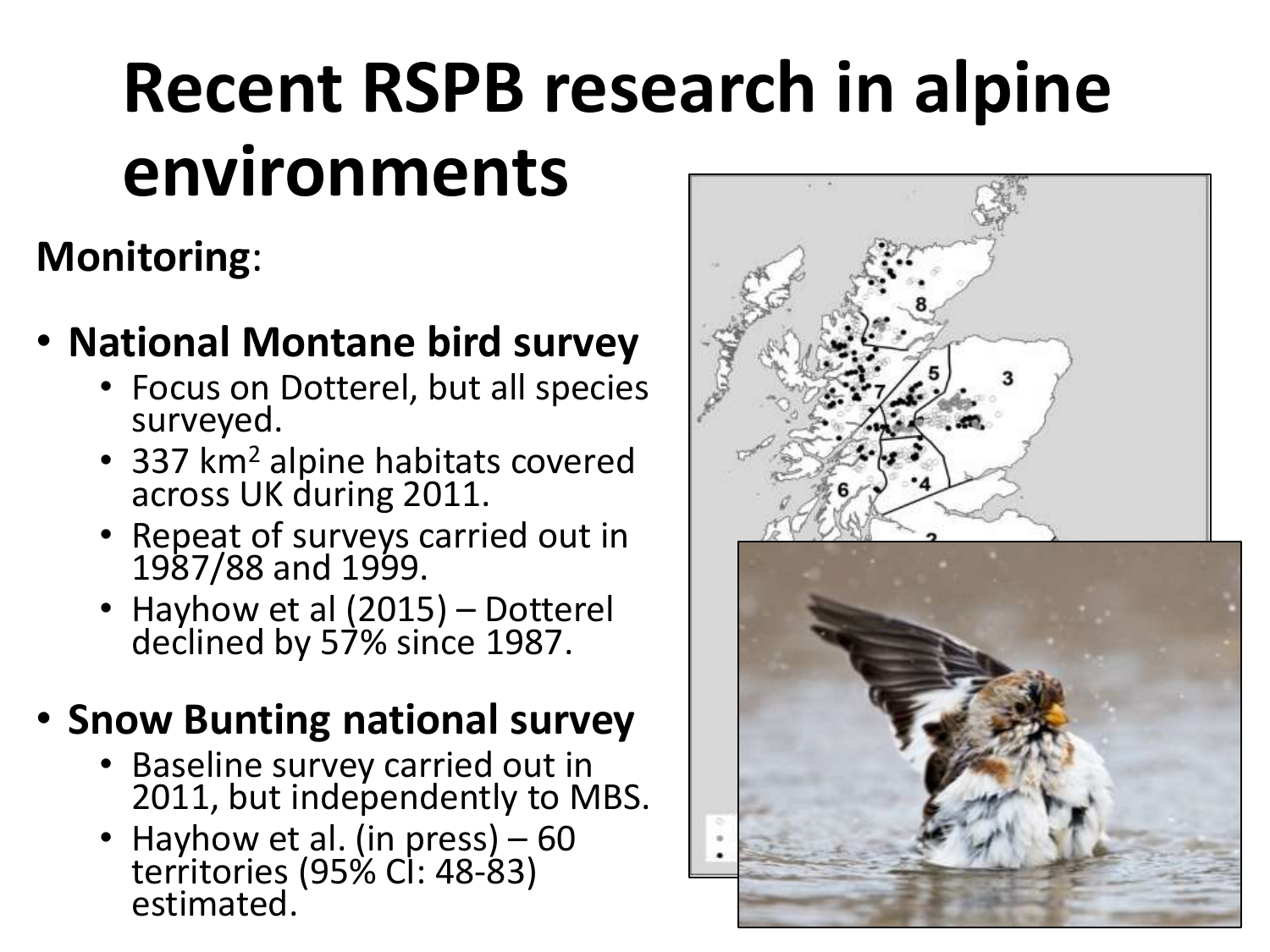# **Recent RSPB research in alpine environments**

#### **Detailed species research:**

#### • **Dotterel**

- Working with Rene, RSPB were NERC Case partner on Alistair Baxter's PhD.
- Surveys and intensive ecological fieldwork carried out between 2012-15, providing contrast to SNH's MEP.

### • **Mountain Ringlet**

- Intensive autecological at Lake District and Ben Lawers (2015-17).
- RSPB Case partner on PhD at Lancaster looking at mechanisms underpinning climate change impacts (starting 2018).